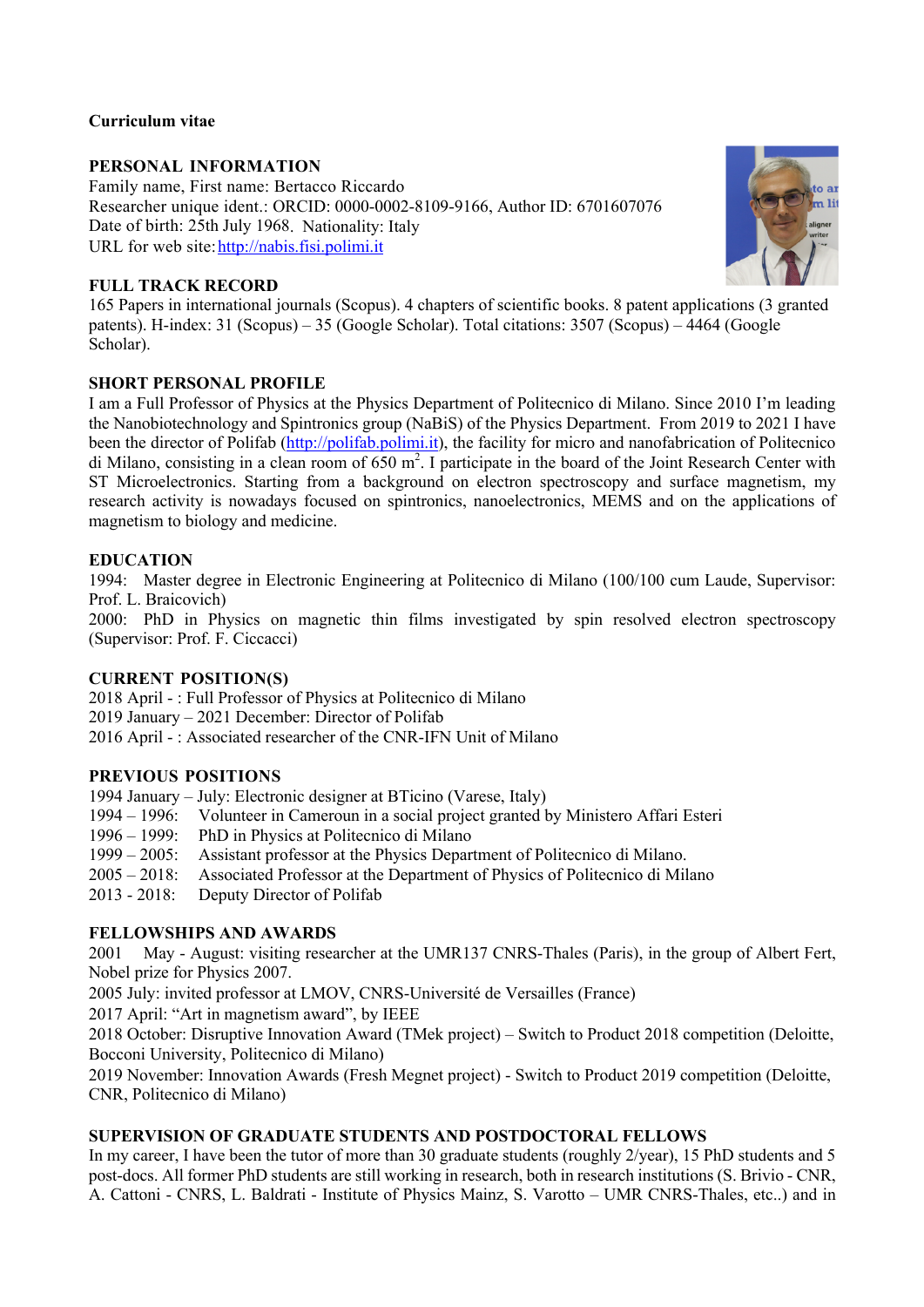high-tech companies (M. Monticelli - STM, M. Riva - SAES Getters) where they also coordinate R&D groups. A former PhD student has founded in Denmark a company in the field of biosensing (M. Donolato www.blusense-diagnostics.com ). Another PhD student (G. Redaelli) has been the head of the IIT start-up on graphene.

# **TEACHING ACTIVITIES**

Since 1999 I give annual courses of classical physics and, since 2006, an advanced course on "Nanomagnetism and Spintronics" at Politecnico di Milano. Furthermore I give lectures in PhD schools (2012, 2014, 2016, 2018 editions of the AIMAGN School of Magnetism; PhD course on Lab on Chip 2010-2012-2019, Politecnico di Milano; School "New frontiers in down-scaled materials and devices", Otranto, 2014).

# **ORGANISATION OF SCIENTIFIC MEETINGS**

2012 – June: Chair of the first edition of the conference SuperFOx (Superconductivity and Functional Oxides, 110 participants) held in Como

2014-16-18: Member of the scientific committee of SuperFOx (Roma, Torino, Salerno; 100 people)

2016: Symposia organizer for the conference JEMS – Glasgow (700 participants)

2017: Member of the scientific committee of FISMAT 2017 – Trieste (1000 participants)

2019: Member of the scientific committee of MAGNONICS 2019 – Brindisi (150 participants)

2020: Member of the scientific committee of JEMS 2020 – Lisboa ( about 700 participants)

2024: member of the organizing committee of ICM 2024 (Bologna – 2000 participants)

## **INSTITUTIONAL RESPONSIBILITIES**

1999- : Faculty member of Politecnico di Milano

2019-2021: Director of the cleanroom of Politecnico di Milano (Polifab)

2017- : Delegate of Politecnico di Milano for the participation in the Task Force for Research Infrastructures of Conference of CESAER

2018-2023: Member of the Board of the Joint Research Center "MEMS LAB" between ST Microelectronics and Politecnico di Milano.

## **REVIEWING ACTIVITIES**

- 2012 PhD Evaluator, Universidade Tecnica de Lisboa, Portugal
- 2015 PhD Evaluator, University of Miano Bicocca and University of Genova, Italy
- 2016 Evaluator of scientific proposals for the FUNMAT-FIP call (ICMAB-CSIC), Spain
- 2017 PhD Evaluator, Royal Holloway, University of London, UK
- 2018 Evaluator of scientific proposals for the French National Research Agency (ANR)
- 2019 Reviewer of a CoG ERC project
- 2020 Reviewer of research projects for the Swiss National Science Foundation

Reviewer of prestigious scientific journals, (e.g. Nature Nanotechnology, Phys. Rev. Lett., Appl. Phys Lett, Phys. Review B, Lab Chip, Langmuir, ACS Nano).

## **MEMBERSHIPS OF SCIENTIFIC SOCIETIES**

- 2014 Member of the IEEE Magnetic society
- 2018 Founding Member of the Italian Network for Micro and Nanofabrication (It-Fab)
- 2020 Member of the General Council of the European Magnetism Association (EMA)

#### **MAJOR COLLABORATIONS**

2001- : Unité Mixte de Physique UMR-137 – Thales (Albert Fert): Spintronics

2002- : ICMAB-CSIC (Josep Fontcuberta): Functional oxides

2004- : CNR-SPIN, Chieti, Italy (Silvia Picozzi): DFT calculations

2010 - :Trinity College of Dublin (Stefano Sanvito): Modelling of spin dependent transport

2008 - : CIC-nanoGune, Donostia, Spain (Paolo vavassori): Micromagnetism, magnetic nanoparticles (

2015- : MIT (Geoffrey Stephen Beach): Spintronics

2010- : ICRM-CNR, Milano, Italy (Marcella Chiari): Biosensors Lab on Chip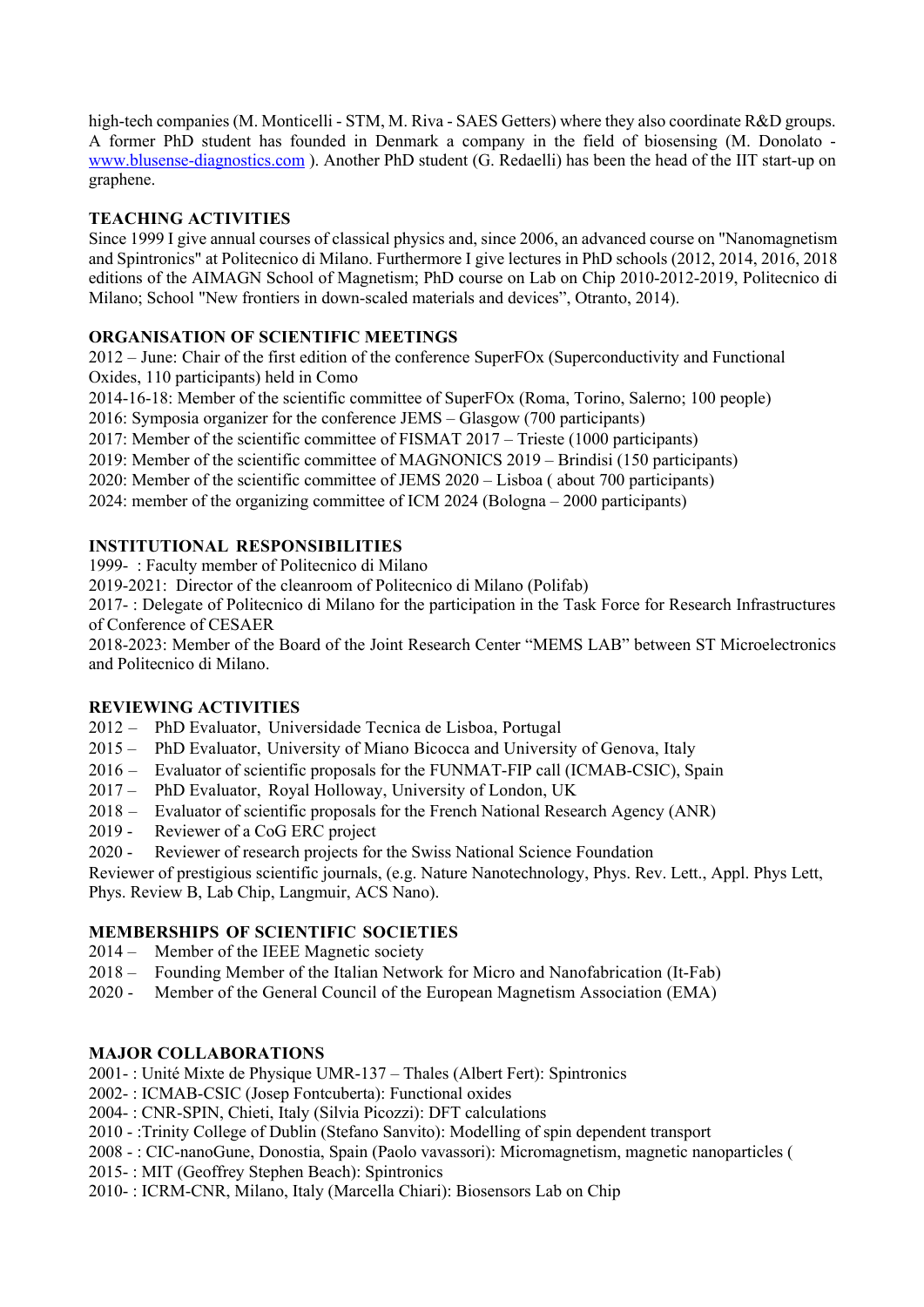2017- : Department of Biomedical and Clinical Sciences "Luigi Sacco", Milano, Italy (S. Antinori): Diagnostic tests for malaria

2019- : Istituto Superiore di Sanità, Rome, Italy (P. Alano): Diagnostic tests for malaria

2019- : Medical Research Council Unit The Gambia (MRCG), London School of Hygiene and Tropical Medicine (U. D'Alessandro): Diagnostic tests for malaria

2019- : CNRS-SPIN – Genova (L. Pellegrino) – FET project OXiNEMS

2019- : University Gabriele d'Annunzio of Chieti-Pescara (S. Della Penna) – FET project OXiNEMS

# **GRANTED PROJECTS**

1. SPINBIOMED – Spintronic biosensors for medicine (Cariplo Foundation, 400 k $\epsilon$ , coordinator). 2009-12

2. ECOMAG – Electric control of magnetization in spintronic devices" (Cariplo Foundation, 250 k $\epsilon$ , coordinator) . 2011-13

3. NANOMED – Feasibility study for the application of nanotechnology to medical diagnostics in lab-on-chip devices", (Cariplo Foundation, 50 k€, coordinator). 2011-12

4. LOCSENS - Innovative platform based on analytical systems for the rapid detection of bacterial and viral contamination in agrifood applications (MIUR- Regione Lombardia,  $208.000 \text{ } \epsilon$ ). coordinator of POLIMI unit). 2012-15

5. FIRB Project RBAP115AYN "Oxides at the nanoscale: multifunctionality and applications" (MIUR, NaBiS grant 110.000  $\epsilon$ , coordinator of the NaBiS activity). 2012-14

6. POLIFAB - Realization of a facility for micro and nanofabrication at Politecnico di Milano (Politecnico di Milano – 2ML of  $\epsilon$ , deputy/technical director). 2012-15

7. ESCHILO - Early Stage Cancer diagnosys via HIghly sensitive Lab-On-chip multitarget systems (MIUR-Regione Lombardia –150.000  $\epsilon$ , coordinator of the NaBiS activity). 2013-16

8. Tid Mekii - Rapid diagnostic test for malaria (Polisocial Award – POLIMI),  $90.000 \in 2016-18$ 

9. READy – Network REgionAle per lo sviluppo di metodi Diagnostici in risposta rapida a epidemie emergenti e bioemergenze, (EU-FERS Lombardy Region, 418.000 €, coordinator POLIMI) 2017-19

10. SWING - Patterning Spin-Wave reconfIgurable Nanodevices for loGics and computing, (MSCA-IF-2015-GF, 244.000 €, POLIMI coordinator), 2016-19

11. OXINEMS - Oxide Nanoelectromechanical Systems for Ultrasensitive and Robust Sensing of Biomagnetic Fields (H2020 FETOPEN – RIA, 150.000€, CNR-IFN Unit coordinator), 2019-23 12. MW Processing with spin waves (Huawei, 130.000€, PI), 2020

# **GRANTED PATENTS**

1. BERTACCO R., P. VAVASSORI. *"Spintronic biosensors with active area localized on a magnetic domain wall".* d PCT/EP2009/054808 (2009) Politecnico di Milano

2/3. BERTACCO R., M. DONOLATO, M. GOBBI, M. CANTONI, S. BRIVIO, D. PETTI, P. VAVASSORI. *"Manipulation of magnetic particles in conduits for the propagation of domain walls"*, VI2009A000026(2009); PCT/EP2010/000879(2010) Politecnico di Milano - nanoGune Consolider 4. BERTACCO R. et al. "Device and method for the quantification of corpusculated and non corpusculated blood components, PCT/WO2019016691 (2019).

# **INVITED TALKS OVER LAST 10 YEARS**

25 invited talks, most relevant ones during last 5 years are listed below:

- 1. "TMek: a quantitative lab-on.chip rapid diagnostic test for malaria", JEMS 2019, Uppsala, 26 August 2019
- 2. "TMek: the revolutionary rapid diagnostic test for malaria", IBCM 2019, Kaliningrad, 18-22 August 2019
- 3. "Reconfigurable metamaterials for spin computing", Advances in Magnetics 2018 (AIM 2018), La Thuile, 5-7 February 2018.
- 4. "Ferroelectric tunnel junctions for memcomputing", 8th International Workshop on Characterization and Modeling of Memory Devices (IWCM2), Milano, September 28-29, 2017.